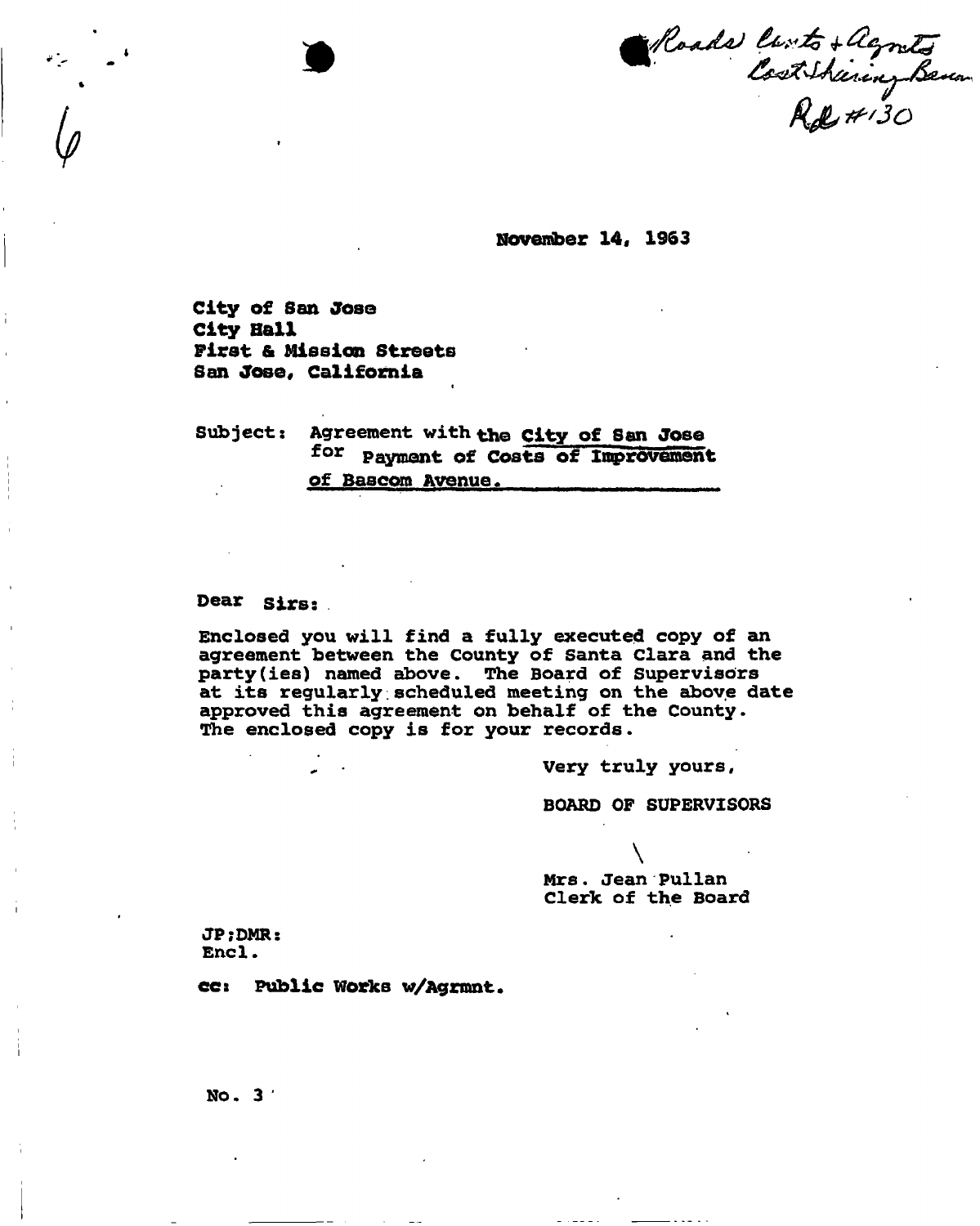# AGREEMENT FOR PAYMENT OF COSTS OF IMPROVEMENT OF BASCOM AVENUE

yy/0

ord 11088

 $SD4$ 

THIS AGREEMENT, made and entered into this day of **NOV** 1 **2 1963**. 1963, by and between the COUNTY OF SANTA CLARA, a political subdivision of the State of California, hereinafter called "County", and the CITY OF SAN JOSE, a municipal corporation of the State of California, hereinafter called "City".

WHEREAS, City and County wish to improve Bascom Avenue (formerly San Jose-Los Gatos Road) between Lindaire Avenue and a point approximately one thousand (1000) feet north of Fruitdale Avenue; and

WHEREAS, the area of the portion of Bascom Avenue proposed to be improved is approximately 2.57® within the limits of City, and approximately 97.5% within the unincorporated territory of County, and City and County wish to provide for the payment of their respective shares of the costs of constructing said improvements.

NOW, THEREFORE, City and County hereby agree as follows:

1. County shall proceed with diligence to prepare plans and specifications for the improvement of Bascom Avenue, between Lindaire Avenue and a point approximately one thousand (1000) feet north of Fruitdale Avenue (herein for convenience referred to as "said project"), and submit a copy of said plans and specifications to City for its approval thereof.

2. Upon approval'of the plans and specifications by City, County shall advertise for bids for the construction of said project, award a contract therefor, and supervise the construction thereof to completion. County agrees to require any contractor engaged to construct said project to take out and maintain in ୀଓର

Date<sub>----</sub>NU **APPROVED A** 

NO: \_\_\_\_\_\_\_\_ ABSTAINS:

CE COUNSEL

V. Copy each Bd Member - <del>investigation CC-FE--WRI</del> COMPOUNDED COMPOUNDED RESIGNED COMPOUNDED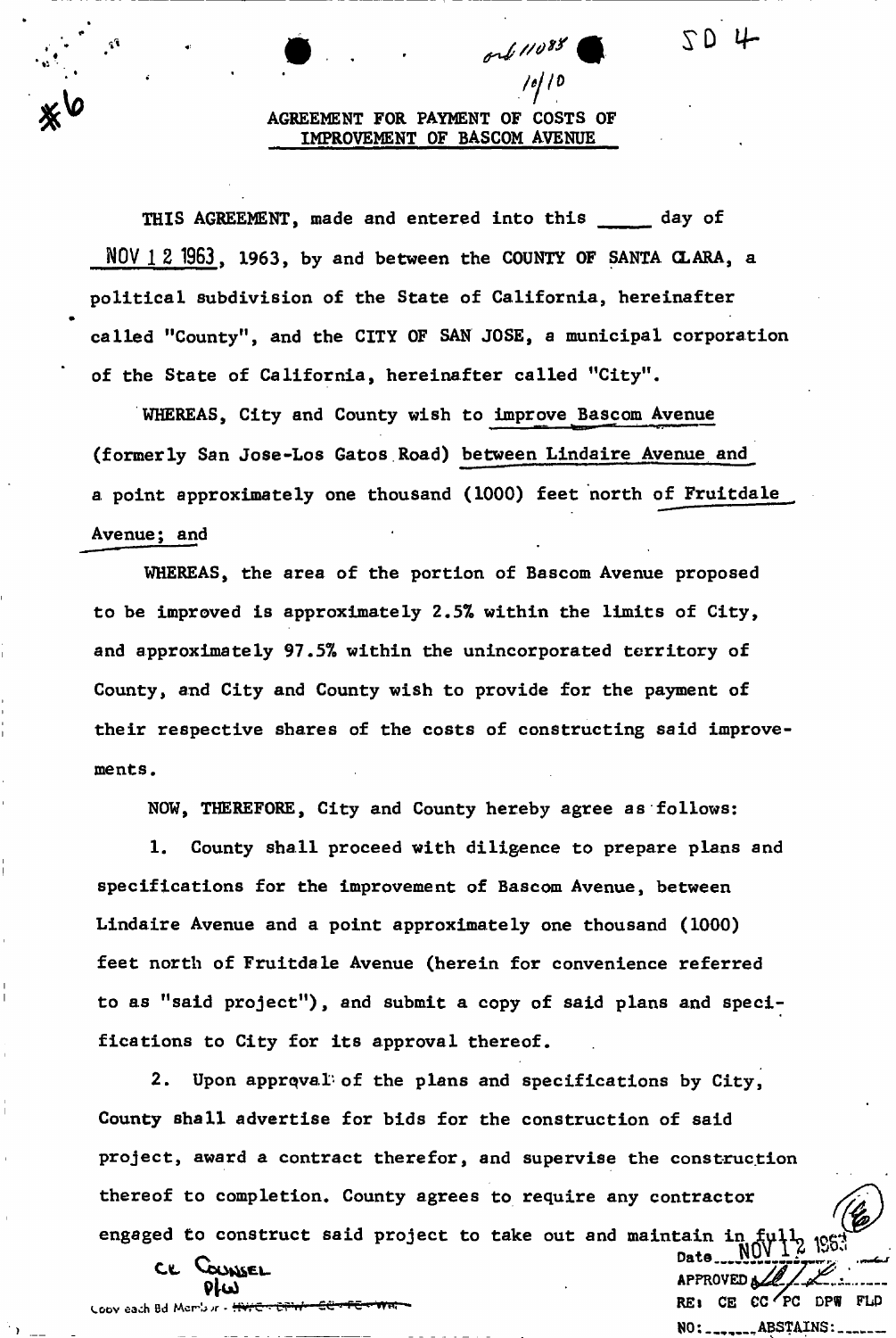force and effect, during the construction of said project, public liability and property damage insurance in form and limits of liability acceptable to City, insuring City, its officers and liability acceptable to City, insuring City, its officers and employees, from and against loss, cost or expense arising out of or in any way connected with the construction of said project.

3. Within thirty (30) days after approval of said plans and  $3, \, \mathcal{O}$  after a finite approximation (30) days after a planet approximation (30) days after a planet and specifications, City shall pay to County the sum of Five Hundred Dollars (\$500.00), which is the total amount presently estimated by County's Engineer to be the construction cost of the portion cost of the portion cost of the portion cost of the portion  $\mathcal{L}$ 

of said project within the incorporated territory of City.

 $\mathcal{A}$ . As used in this agreement, the term  $\mathcal{A}$ cost" of said project shall mean the sum total of all the costs incurred and expenditures made by County, including but not limited to, engineering costs and expenses, costs and expenses of preparing plans and specifications, costs and expenses for inspection, publication, advertising and printing, cost of the construction contract awarded by County for the construction of said project, cost of extra work authorized by County, and cost of all materials not included in the contract price of said construction contract.

(b) Upon completion of said project,  $U$  said project,  $U$  shall pay the shall pay the shall pay the shall pay the shall pay the shall pay the shall pay the shall pay the shall pay the shall pay the shall pay the shall pa cost of the construction contract awarded by County for the construction of said project and cost of extra work authorized by County, to its contractor, and shall thereafter prepare and furnish to City a final accounting of said construction cost. Said accounting shall show the final construction cost for said project in its entirety.

 $(c)$ (c) In the event said accounting shows that  $2.5$  of the event said accounting shows that  $2.5$ final construction cost is less than the sum advanced to County by City under paragraph 3 hereof, County shall refund to City the difference between the sum of Five Hundred Dollars (\$500.000) and Five Hundred Dollars (\$500.000) and Five Hundred Dollars (\$500.000) and Five Hundred Dollars (\$500.000) and Five Hundred Dollars (\$500.000) and Five Hundred

 $-2-$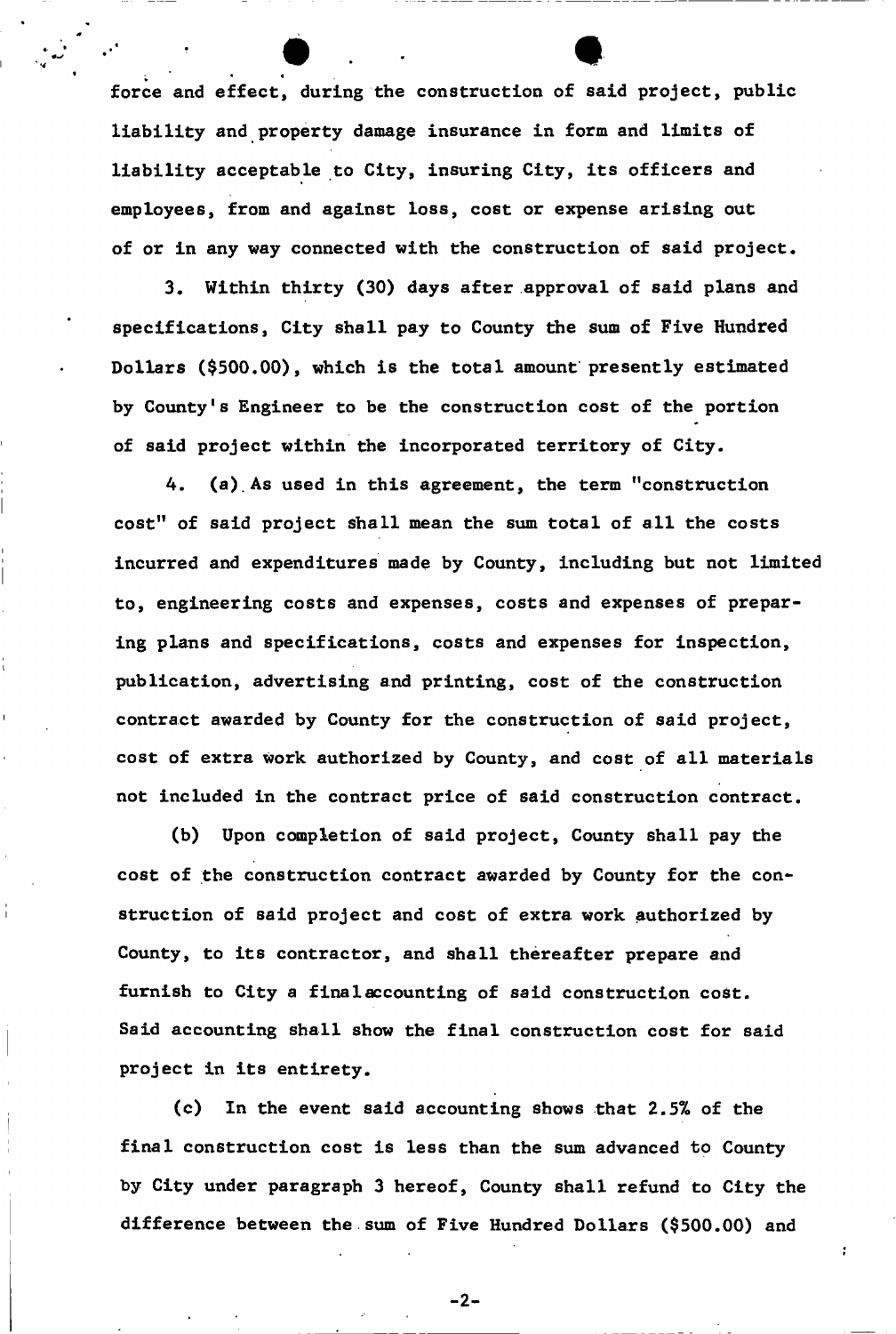2.5% of the final construction cost. In the event said accounting shows that 2.5% of the final construction cost is more than the sum advanced by City to County under paragraph 3 hereof, no sum in addition to said sum of Five Hundred Dollars (\$500.00) shall be paid by City to County.

5. Notwithstanding the provisions of paragraph 4 above, in the event of annexation by City of any of the area of said project before approval of said plans and specifications by City, County's and City's share of the cost of construction shall be adjusted under the provisions of this paragraph, and County's share of the cost of construction shall be 97.5% of said cost less the percentage the part annexed bears to the total area of said project. For purpose of computing County's share of said cost, the following formula shall be used:

## square feet of area annexed te feet of afea annexed x 100 = percent of square footage annexed total square footage

97.5 percent minus percent of square footage annexed x cost of construction =  $Country's$  share of cost of construction.

6. County shall award a contract for the construction of said project on or before November 1, 1963. £xcept for reasons beyond the control of County, failure to award a contract on said date shall terminate this agreement ipso facto, and the same shall be of no further force or effect.

WITNESS THE EXECUTION hereof, the day and year first

 $-3-$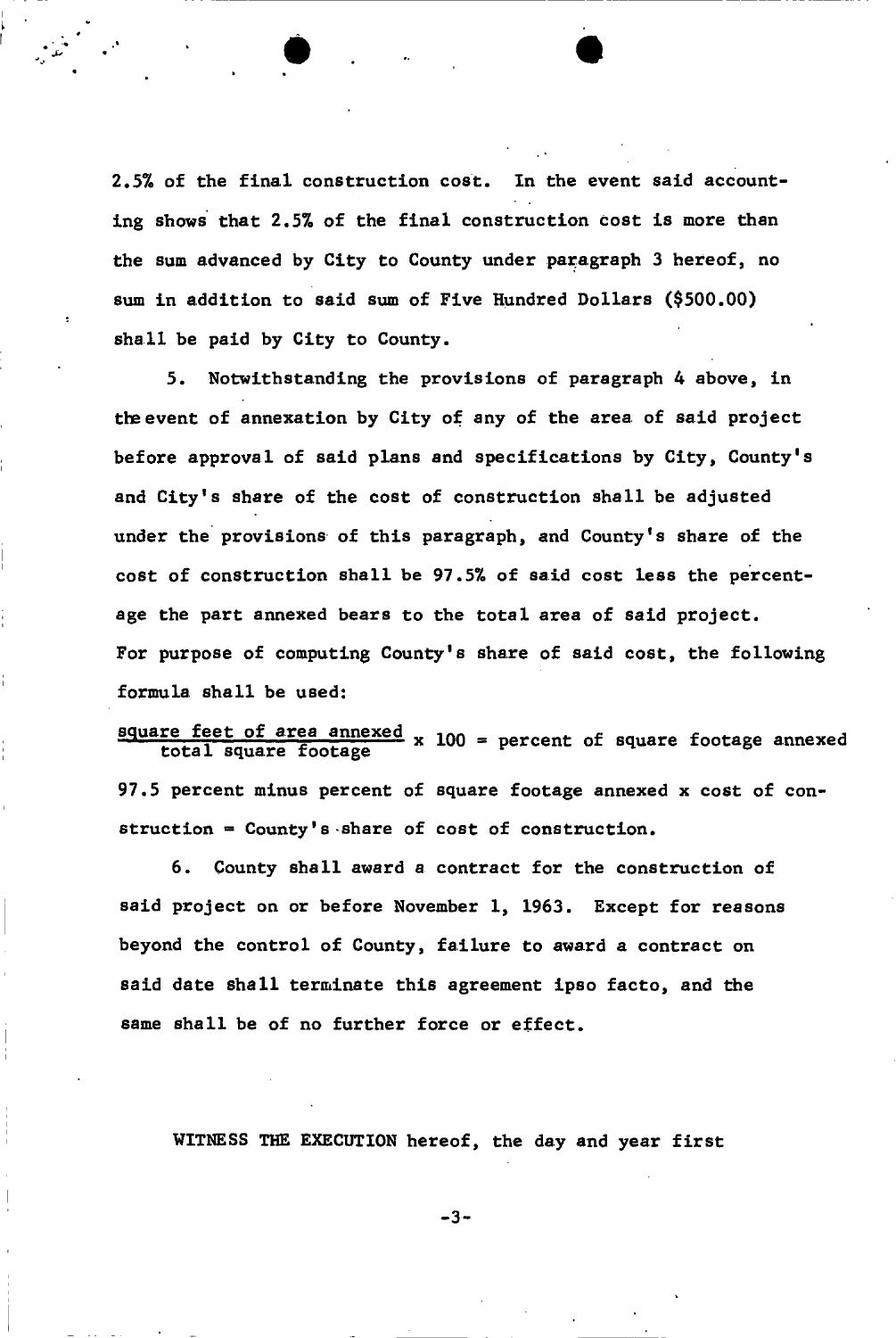hereinabove written.

 $A_{\alpha}$  ,  $\alpha$  ,  $\alpha$ 

COUNTY OF SANTA CLARA By Ilfutthelonial ber Chairman, Board of Supervisors

ATTEST: JEAN PULLAN, Clerk of the Board of Supervisors

CITY OF SAN JOSE By <u>Noter TV elect</u> Mayor møm su $\overline{\mathcal{S}}$ Anç <u>lın'</u> rnob fanager

ATTEST 6 REINER

City Clerk

/ *k 9 >r* 

> CERTIFICATE: I, JACK M. MARZLUFT, City Auditor of the City of San Jose, hereby certify that there is and remains in the City Treasury an unexpended balance of  $\frac{36}{100}$  for  $\frac{36}{100}$

> ior une payment<br>id by the City o of the sum provided by the above contract to be paid by the City of San Jose, and that sum is applicable to such payment.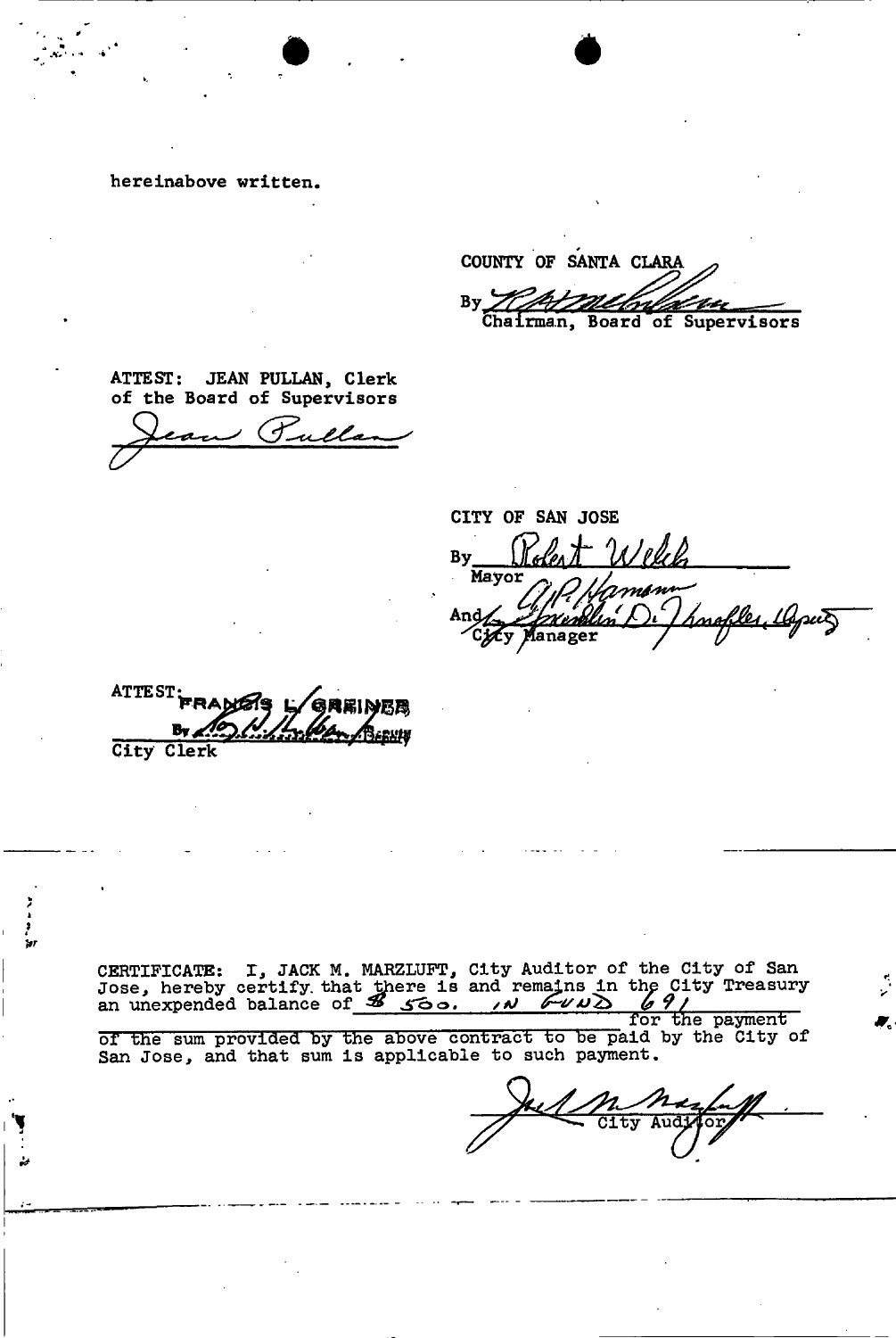

**CIT Y OF SA N JOS E CALIFORNIA** 

CITY HALL

**S b 4-**

TELEPHONE CYPRESS 2-314 1

CITY CLERK

October 30, 1963

County of Santa Clara 70 West Hedding Street **San** Jose, California

Gentlemen i

| Enclosed please find four                 |  | copies of Agreement - for Payment |  |
|-------------------------------------------|--|-----------------------------------|--|
| of Costs of Improvement of Bascom Avenue. |  |                                   |  |

for your signature. After signing all copies please return toi Roy H. Hubbard, Assistant City Clerk, City Hall, San Jose, California for completion. When all copies have been executed we will send you a copy for your files. Attached for your information is a copy of Resolution 14667, establishing insurance requirements for persons tintering into contracts with the City of San Jose.

Very truly yours,

FRANCIS L. GREINER CITY CLERK

Byt Roy H. Hubbard Deputy

Enc.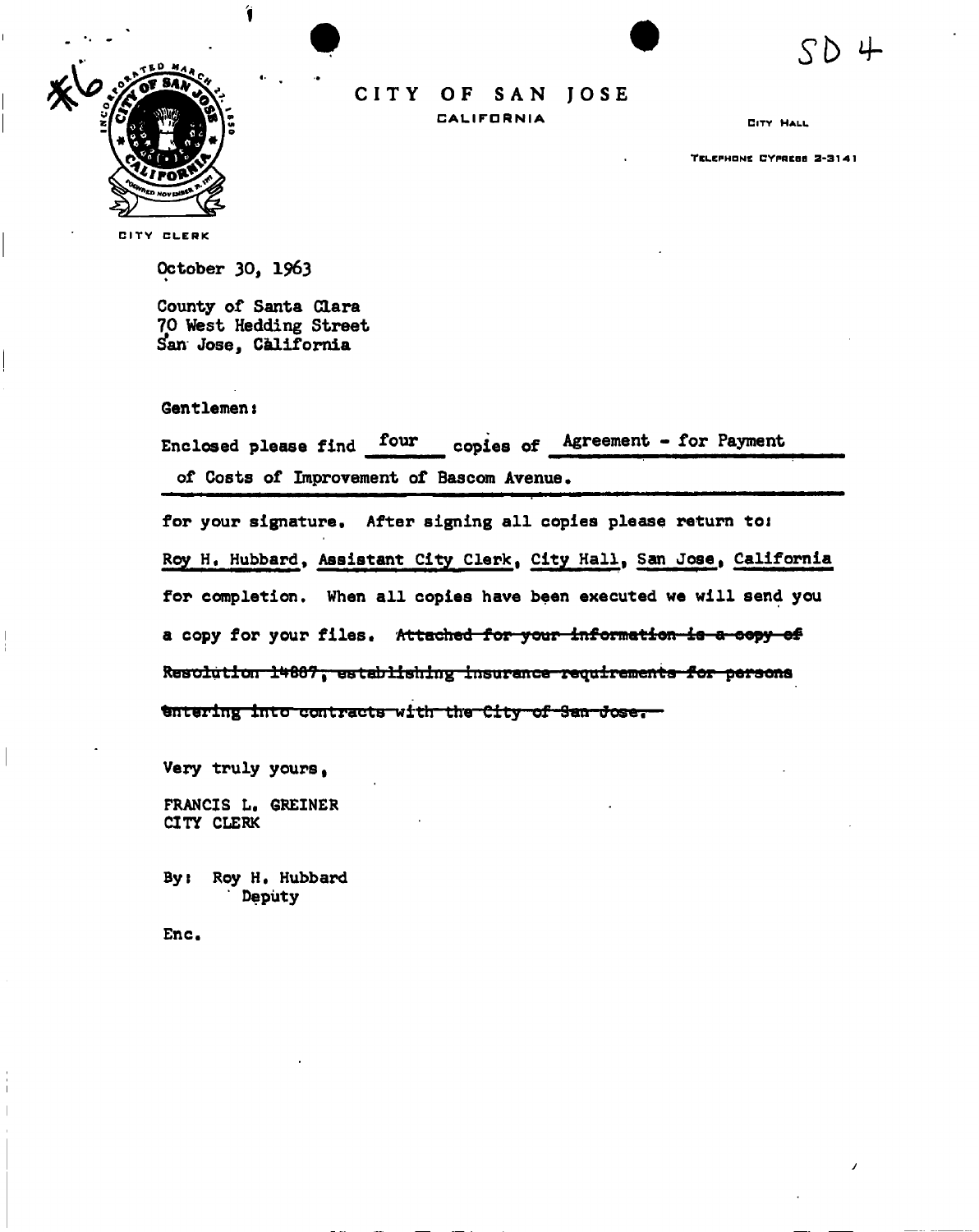pp : RKK : MB : 60 }  $3/5/58$  **by a new particular contract of the contract of the contract of the contract of the contract of the contract of the contract of the contract of the contract of the contract of the contract of the contract of the** 

> **AGREEMENT SUPPLEMENTING AGREEMENT ENTITLED "AGREE-MENT BETWEEN C M OF SAN JOSE AND COUNTY OF SANTA CLARA FOR CONTRIBUTION TO COST OF IMPROVEMENT OF PORTION OF BASCOI\* AVENUE<sup>11</sup>**

AGREEMENT, made and entered into this sthe any of **April 1958, by and batmen the CITY OF SAN JOSE, a municipal corporation of the State of California,** hereinafter called "City", and the COUNTY OF SANTA CLARA, a **body politic, hereinafter called "County";** 

### **WITNESSETH \***

**WHEREAS, execution of that certain agreement entitled "Agreement Between City of San Jose and County of Santa Clara for Contribution to Cost of Improvement of Portion of Baeeom**  Avenue", form dated  $3/3/58$ , was authorized by Ordinance No. 6168 of the Council of the City of San Jose, passed to print on the 3rd day of March, 1958; and

**WHEREAS, skid agreement has not yet been executed by**  the parties; and

/

**WHEREAS, it Is in the best Interests of County and City**  to supplement said agreement by adding to Paragraph 9 thereof;

**NOW, THEREFORE, it is agreed by the parties hereto**  that there shall be added to **Paragraph** 9 of the above men**tloned agreement the following sentences** 

**"The provisions of this paragraph shall not apply to accidents or occurrences occurring after the date the City Engineer accepts and approves. In writing, the work and improvements done and made** 

 $-1-$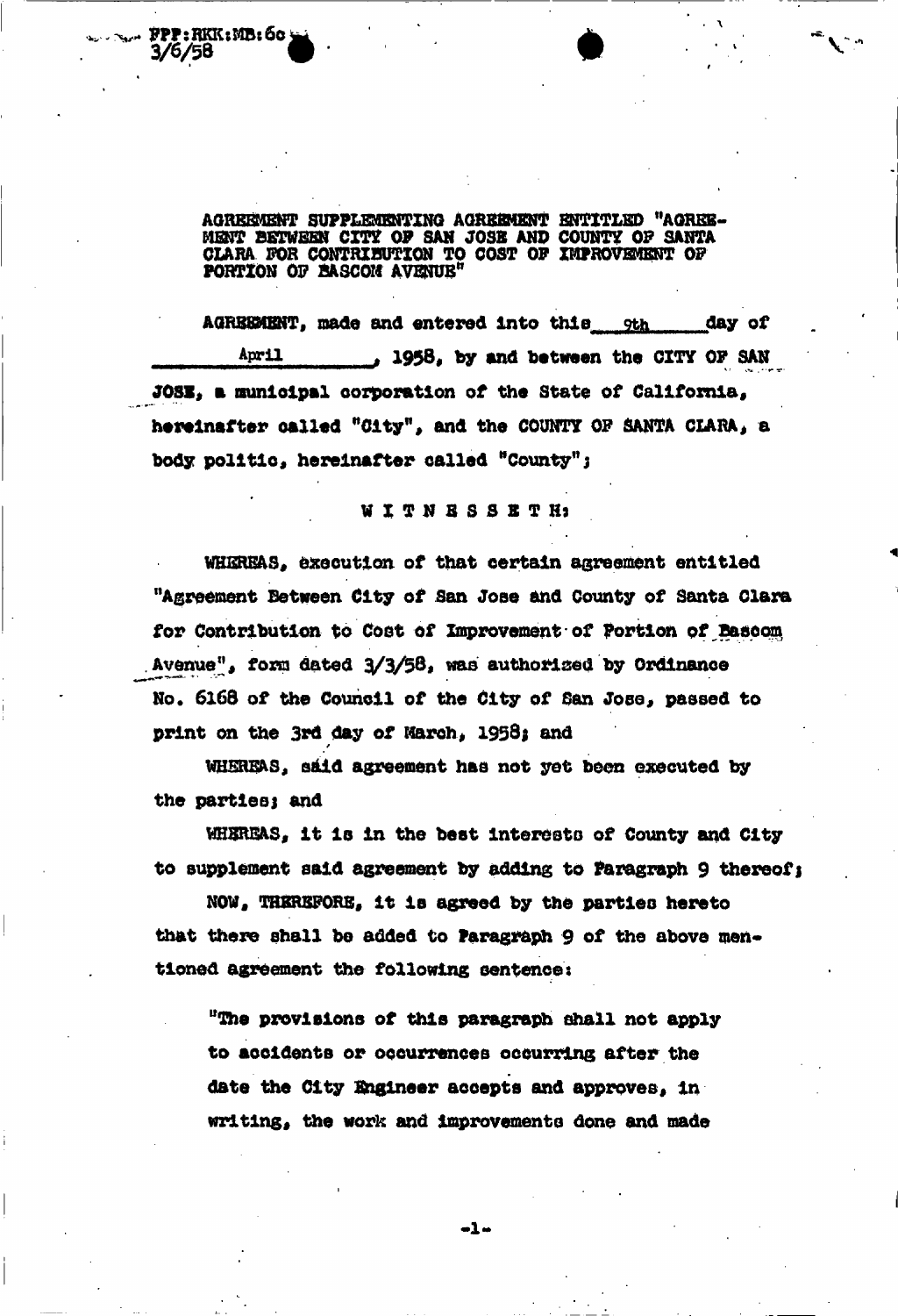within the city limits of the City of San Jose."

WITNESS the execution hereof the day and year first hereinabove written.

CITY OF SAN JOSE sl. ÏУ ATTEST: AVOI Jrs And Manager

COUNTY OF SANTA CLARA ( K man of Board of Supervisors **Chai**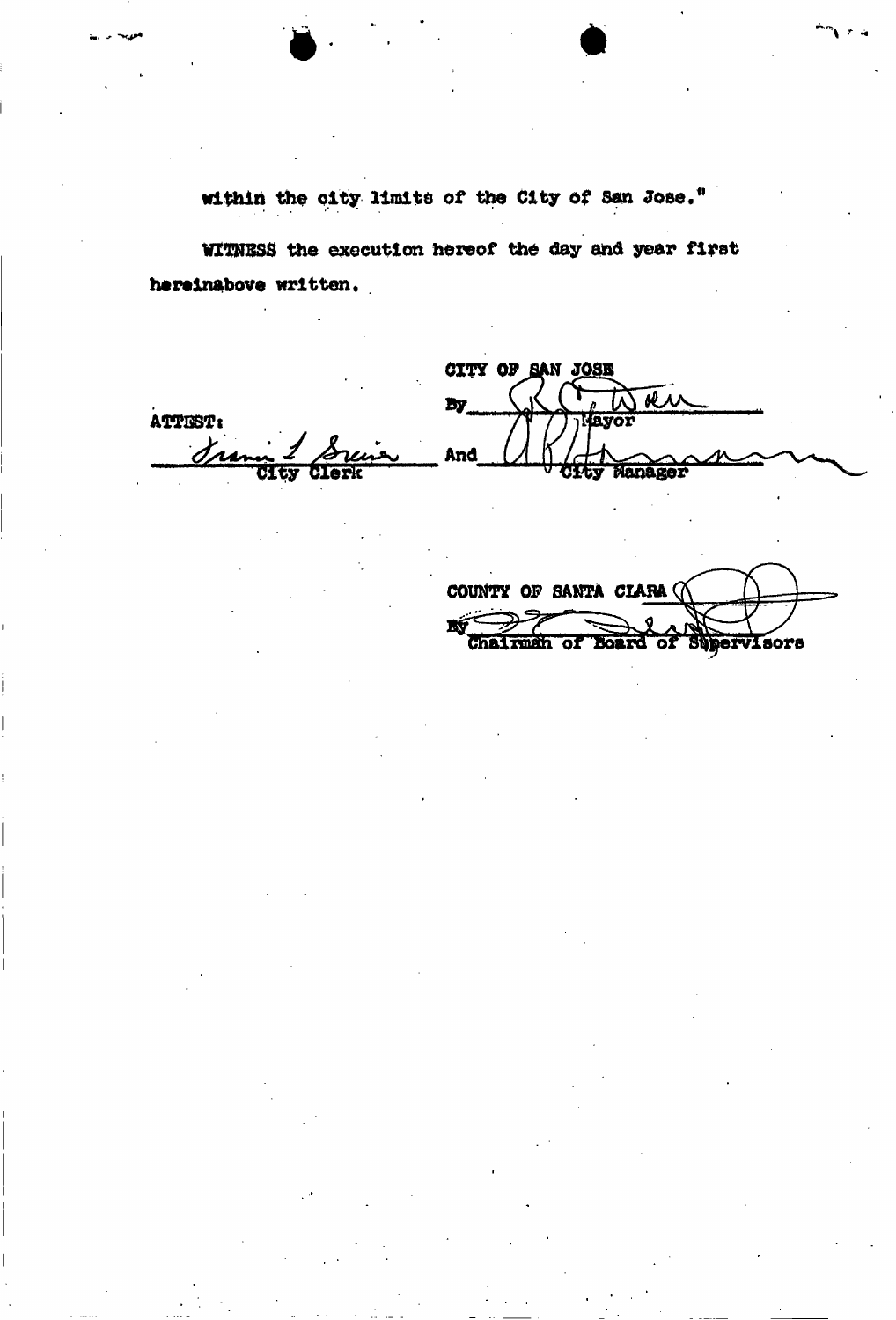FPP:RKK:MB**:6c 3/3/58** 

> AGREEMENT BETWEEN CITY OF SAN JOSE AND COUNTY OF SANTA CLARA FOR CONTRIBUTION TO COST OF IMPROVEMENT OF PORTION OF BASCOM AVENUE.

 $\text{H} \bigg\vert \text{H} \bigg\vert^2$ 

THIS AGREEMENT, made and entered into this other day of April , 1958, by and between the CITY OF SAN JOSE, a municipal corporation of the State of California, hereinafter called "City", and the COUNTY OF SANTA CLARA, a body politic, hereinafter called "County";

WITNESSETH:

WHEREAS, Bascom Avenue between Forest Avenue and Naglee requires widening and improvement; and

WHEREAS, portions of said Bascom Avenue are located within City and portions within County; and

WHEREAS, It Is to the mutual advantage of City and County to improve said portion of Bascom Avenue under a single construction contract;

NOW, THEREFORE, the parties hereto do hereby mutually agree as follows:

1. County agrees to prepare complete plans and specifications for the widening and improvement of said portion of Bascom Avenue.

2. County agrees to present said plans and specifications to the City Council and obtain said Council's approval thereto prior to commencing construction or awarding a contract for said construction.

3. County agrees to provide all engineering and inspection services.

**4. County agrees to pay and assume the total cost for said construction project, except that City shall pay to County a**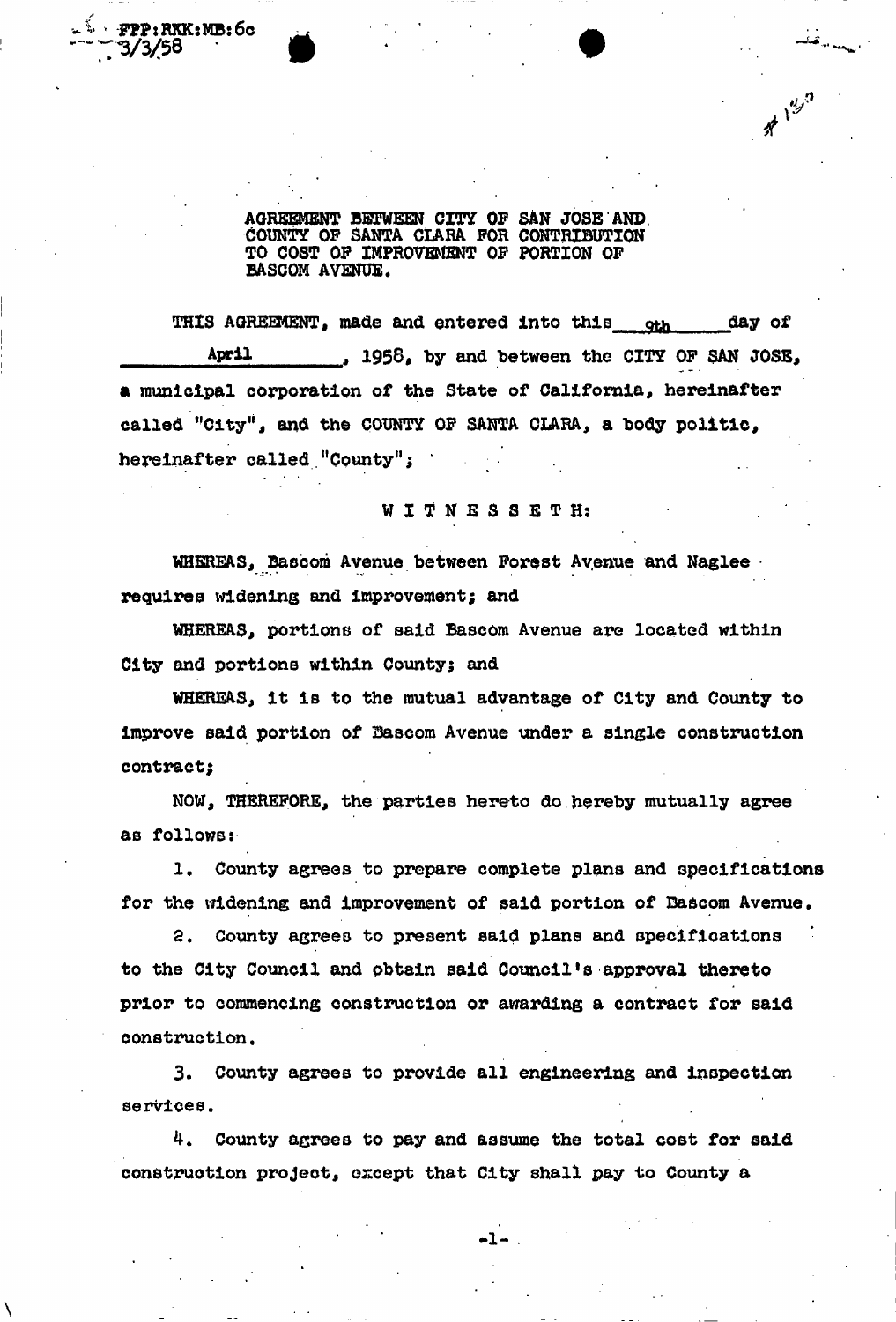**portion of said costs at the times and in the manner hereinafter in Paragraph 6 provided.** 

5. County agrees to acquire, at its sole cost and expense, title to all the real property needed for said project, except that City shall acquire, at its sole cost and expense, title to **those parcels of real property described in Paragraph 7 hereof.** 

**6. City agrees to pay to County 26.84# of the cost of said**  construction project, not to exceed \$17,300.00. Said cost shall not include inspection, engineering, supervision and similar **costs. City's said share shall be paid to County as follows:**  \$11,000.00 upon proper execution of this contract by County and City. The balance, if any, upon completion and acceptance of said project, and receipt from County of a satisfactory detailed **statement of costs.** 

**7. City agrees to acquire as soon as Is reasonably possible title to or obtain possession by court order of the following described parcels of real property:** 

**(a) A strip of land of sufficient width on the westerly**  side of Bascom Avenue necessary for widening, in accordance with said plans to be approved by said City, which commences at a point **150 feet northerly of the Intersection of the westerly line of**  Bascom Avenue with the northerly line of Bailey Avenue, running **thence northerly along Bascom Avenue to the Intersection of said westerly line of Bascom Avenue with the southerly line of Forest Street.** 

**(b) A strip of land of sufficient width on the easterly**  side of Bascom Avenue necessary for widening, in accordance with said plans to be approved by said City, which commences at the **intersection of the northerly line of Forest Avenue with the**  easterly line of Bascom Avenue, and running northerly from said **point along the easterly line of Bascom Avenue to the point where the northerly line of Lot 11\* Block 1\* as shown on that certain** 

• 2 -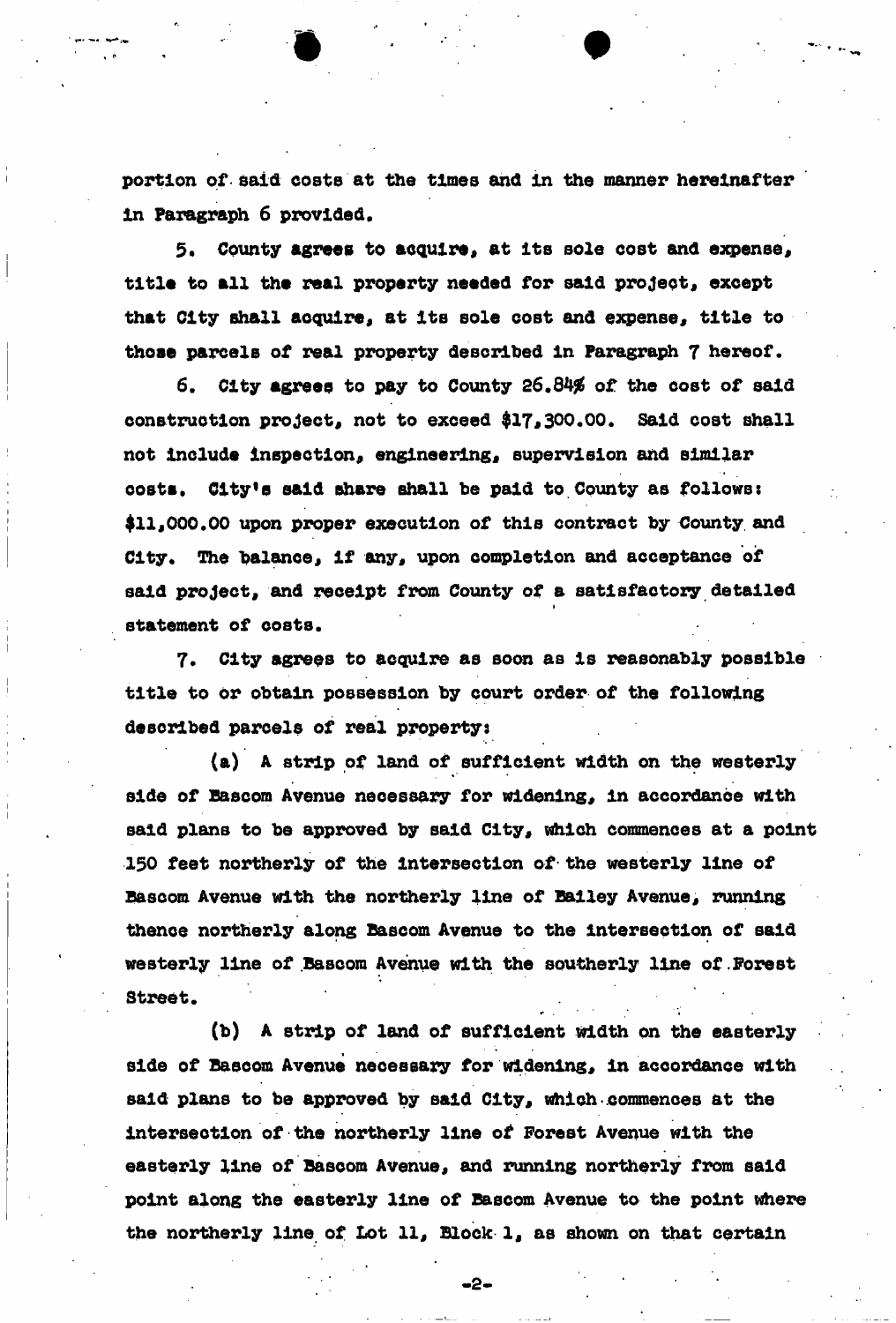**map entitled "Map of Interurban Park Tract", which map was filed**  Santa Clara, State of California, on December 5, 1904 in Book K **of Maps, page 21, Intersects the easterly line of Basoom Avenue. for record In the office of the County Recorder of the County of** 

**8. County.shall not award a contract for said project until City has acquired title to said parcels or obtained possession therepf. /** 

**9. County agrees to indemnify and hold harmless City, Its officers and agents from any and all loss or damage, and from any and all liability for any and all loss or damage, and from any and all suits, actions or claims filed or brought by any person or persons, because of or arising or resulting from the doing of any act by County, Its officers, agents and employees,**  its contractor or subcontractors, their agents and employees, or **because of or arising or resulting from the failure or omission of County, Its officers and agents and employees, Its contractor or any subcontractor, their agents and employees, with respect to said project, or arising or resulting from the negligence of the County, Its officers, agents and employees, Its contractor or subcontractors, their agents or employees, or arising or resulting from any dangerous or defective condition arising or**  resulting from any of the above said acts or omissions.

WITNESS the execution hereof the day and year first herein**above written.** 

**CITY GOSE By** VAVOI Manager **COUNTY OF SANTA CLARA Chairman of Ao&ra or** 

 $\mathcal{A}^{\text{int}}_{\text{int}}$  ,  $\mathcal{A}_{\text{int}}$ 

**ATTEST:** And